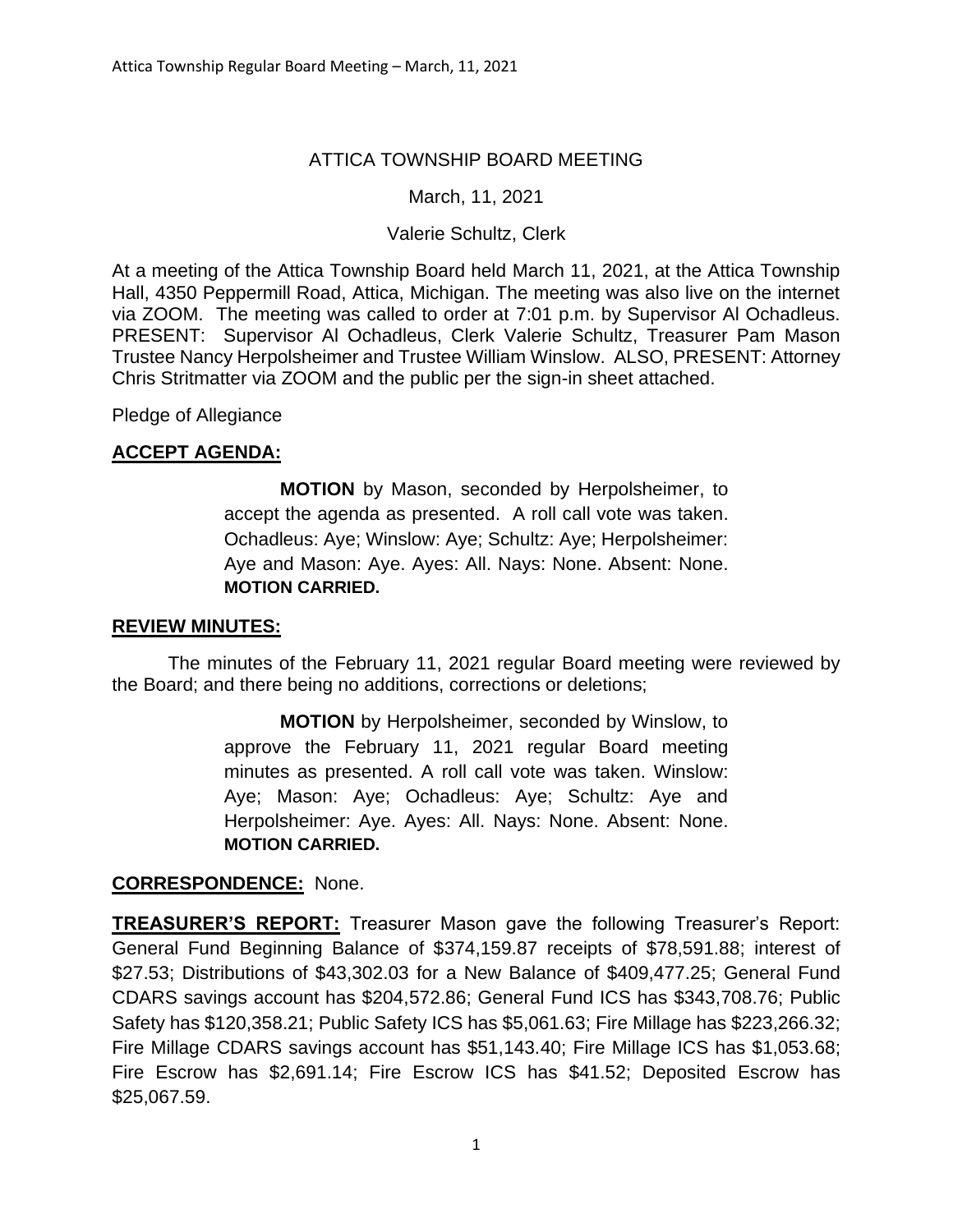**MOTION** by Winslow, seconded by Herpolsheimer, to approve the Treasurer's Report as PRESENTED. A roll call vote was taken. Schultz: Aye; Herpolsheimer: Aye; Ochadleus: Aye; Mason: Aye and Winslow: Aye. Ayes: All. Nays: None. Absent: None. **MOTION CARRIED.**

#### **POLICE REPORT:**

Supervisor Ochadleus gave the following police report: there were 87 calls received in the month of February with 39 of the calls handled by the Township police.

#### **PUBLIC TIME:** None.

#### **OLD BUSINESS:** None

#### **NEW BUSINESS:**

**1. Approve the Zoning Ordinance to regulate primary caregiver operations within the Township:**

Supervisor Ochadleus discussed a meeting he attended, presented by State Representative Gary Howell, on the topic of primary caregivers. He outlined changes to the Planning Commission version of the Zoning Ordinance amendment that he would like the Board to consider. There was discussion.

**MOTION** by Schultz, seconded by Mason, to approve, as recommended by the Planning Commission, the amendment of Section 2.2 of article 2, Section 3.1.1 and 3.1.2 of Article 3, Section 4.11 of Article 4, adding subsection 4.11(7) and creating Section 4.66 of the Attica township Zoning Ordinance to regulate primary caregiver operations within the Township as amended by the Board (see attachment). A roll call vote was taken. Mason: Aye; Winslow: Aye; Ochadleus: Aye; Herpolsheimer: Aye and Schultz: Aye. Ayes: All. Nays: None. Absent: None. **MOTION CARRIED.**

## **2. Re-open the Township offices for regular business hours on April 1, 2021:**

The Board affirmed re-opening the Attica Township offices for regular business hours on April 1, 2021.

## **3. Appoint Dale Zehr to the Zoning Board of Appeals for a three-year term:**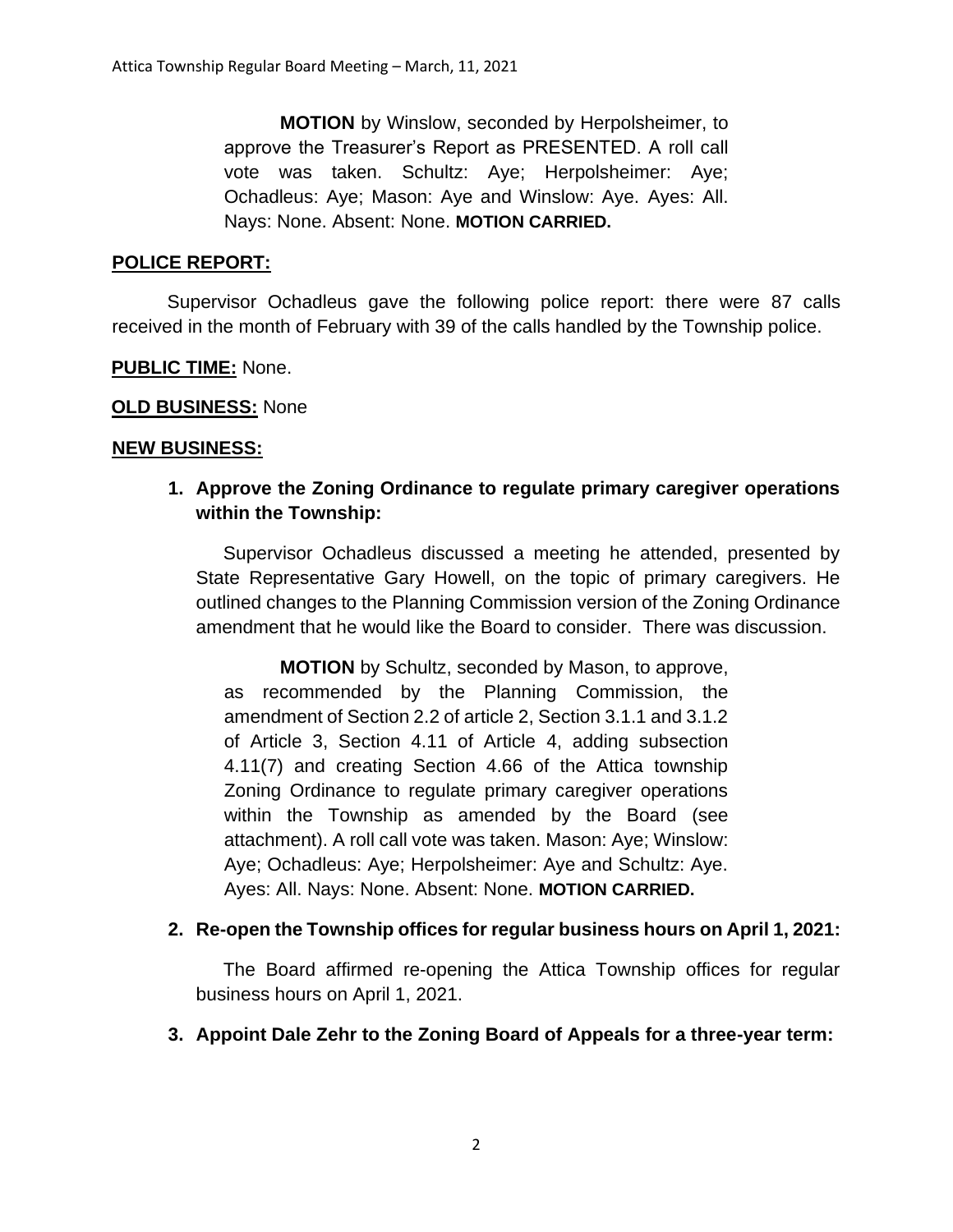**MOTION** by Herpolsheimer, seconded by Mason, to appoint Dale Zehr to the Zoning Board of Appeals for a threeyear term. A roll call vote was taken. Schultz: Aye; Herpolsheimer: Aye; Ochadleus: Aye; Mason: Aye and Winslow: Nay. Ayes: Four. Nays: One, Winslow. Absent: None. **MOTION CARRIED.**

## **COMMITTEE REPORTS:**

- 1. FIRE: None.
- 2. PARK: None.
- 3. PLANNING COMMISSION: Zoning Administrator Lemons reported:
	- a. There is a ZBA meeting at 6:30 p.m. before the Planning Commission meeting on March 25, 2021.
- 4. **ATTORNEY REPORT:** Attorney Stritmatter will have the new electrical permit ready for the next Board meeting.
- 5. AMBULANCE: None
- 7. COMMISSIONER'S REPORT: Commissioner Jarvis reported the new administrator is working out very well.
- 8. Board: Supervisor Ochadleus reported that an auto dealer license expires yearly on December 31 and needs Township approval.
- 9. Public Time: None.

## **REVIEWING AND PAYING BILLS:**

The bills were reviewed by the Board for the General Fund for the amount of \$37,803.73 (check #22136 through check #22196); the Public Safety fund for \$11,911.00 (check #1277); the Fire Fund for the amount of \$110,451.27 (check #5920 through check #5946). For a total of \$160,166.00. There being no further questions:

> **MOTION** by Schultz, seconded by Winslow, to approve the bills as presented in the amount of \$160,166.00. A roll call vote was taken. Winslow: Aye; Ochadleus: Aye; Mason: Aye; Schultz: Aye and Herpolsheimer: Aye. Ayes: All. Nays: None. Absent: None. **MOTION CARRIED.**